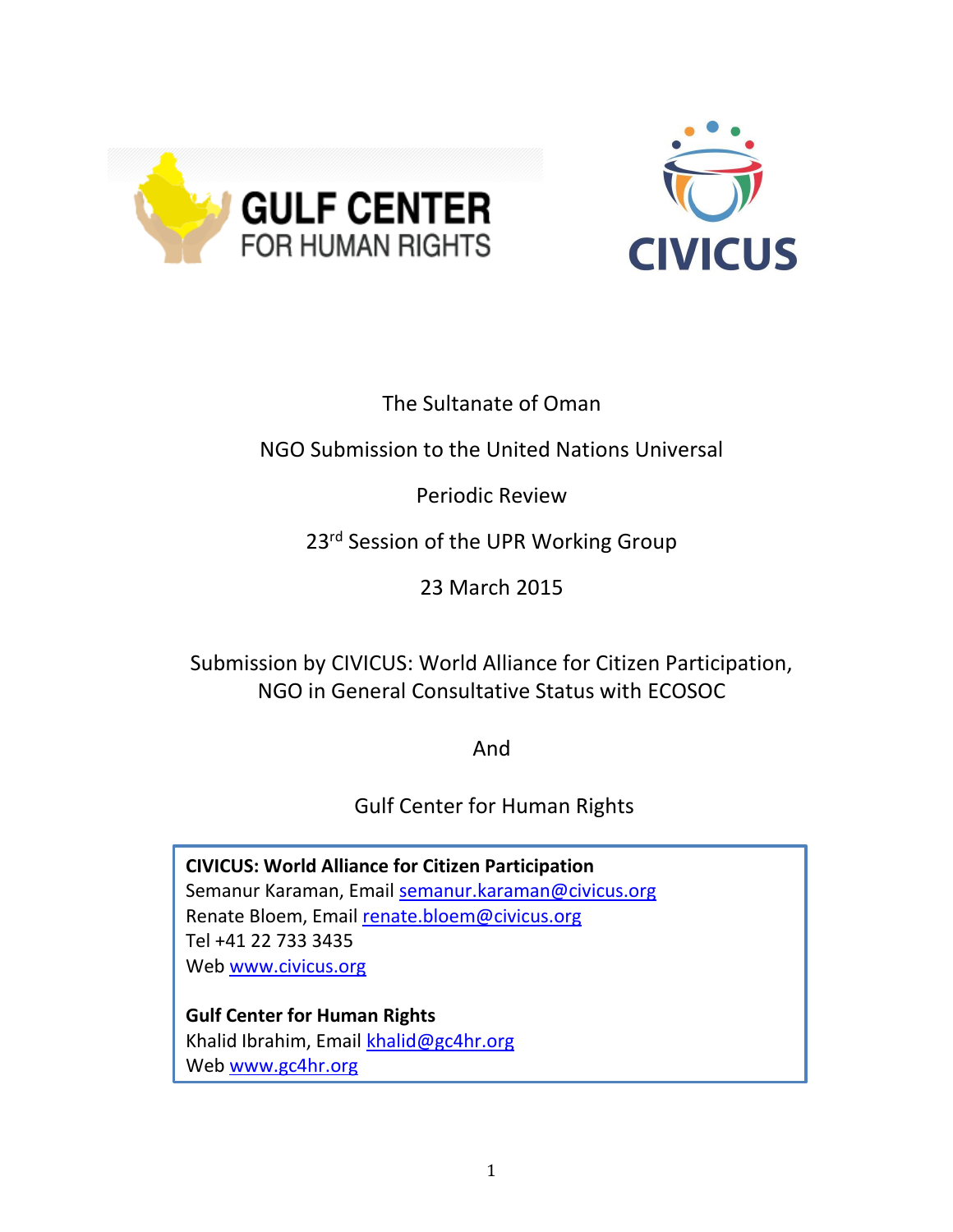### **1. (A) Introduction**

- **1.1** CIVICUS: World Alliance for Citizen Participation is an international movement with members in more than 100 countries worldwide. Established in 1993, CIVICUS nurtures the foundation, growth and protection of citizen action throughout the world, especially in areas where participatory democracy and citizens' freedom of association are threatened.
- **1.2** Gulf Center for Human Rights (GCHR) is an independent, non-profit and nongovernmental organization that works to provide support and protection to human rights defenders (including independent journalists, bloggers and lawyers) in the Gulf region and neighboring countries by promoting freedom of expression, association and peaceful assembly.
- **1.3** In this document, CIVICUS and GCHR outline concerns related to the environment in which civil society activists and human rights defenders operate in Oman and discuss threats faced by them in the exercise of freedoms of expression, association and assembly.
- **1.4** CIVICUS and GCHR are gravely concerned by legislative and extra-legal measures taken by the Sultanate of Oman which curb civil society activities and threaten the freedoms of expression, association and peaceful assembly.
- **1.5** CIVICUS and GCHR are extremely concerned by the lack of space for human rights defenders and their organizations to conduct legitimate and peaceful advocacy work which continues to be impeded by security forces.
- **1.6** CIVICUS and GCHR are concerned by the ongoing legal and policy restrictions on the right to freedom of peaceful assembly as well as use of excessive force and the practice of carrying out arbitrary arrests to disperse and discourage nonviolent demonstrations.
	- In section B, CIVICUS and GCHR highlight concerns related to the freedom of association and restrictions on civil society activities.
	- In section C, CIVICUS and GCHR highlight concerns involving harassment and arbitrary detention of human rights defenders.
	- In section D, CIVICUS and GCHR highlight concerns relating to the freedom of expression.
	- In section E, CIVICUS and GCHR highlight concerns regarding the freedom of assembly.
	- In section F, CIVICUS and GCHR make a number of recommendations to address the concerns listed.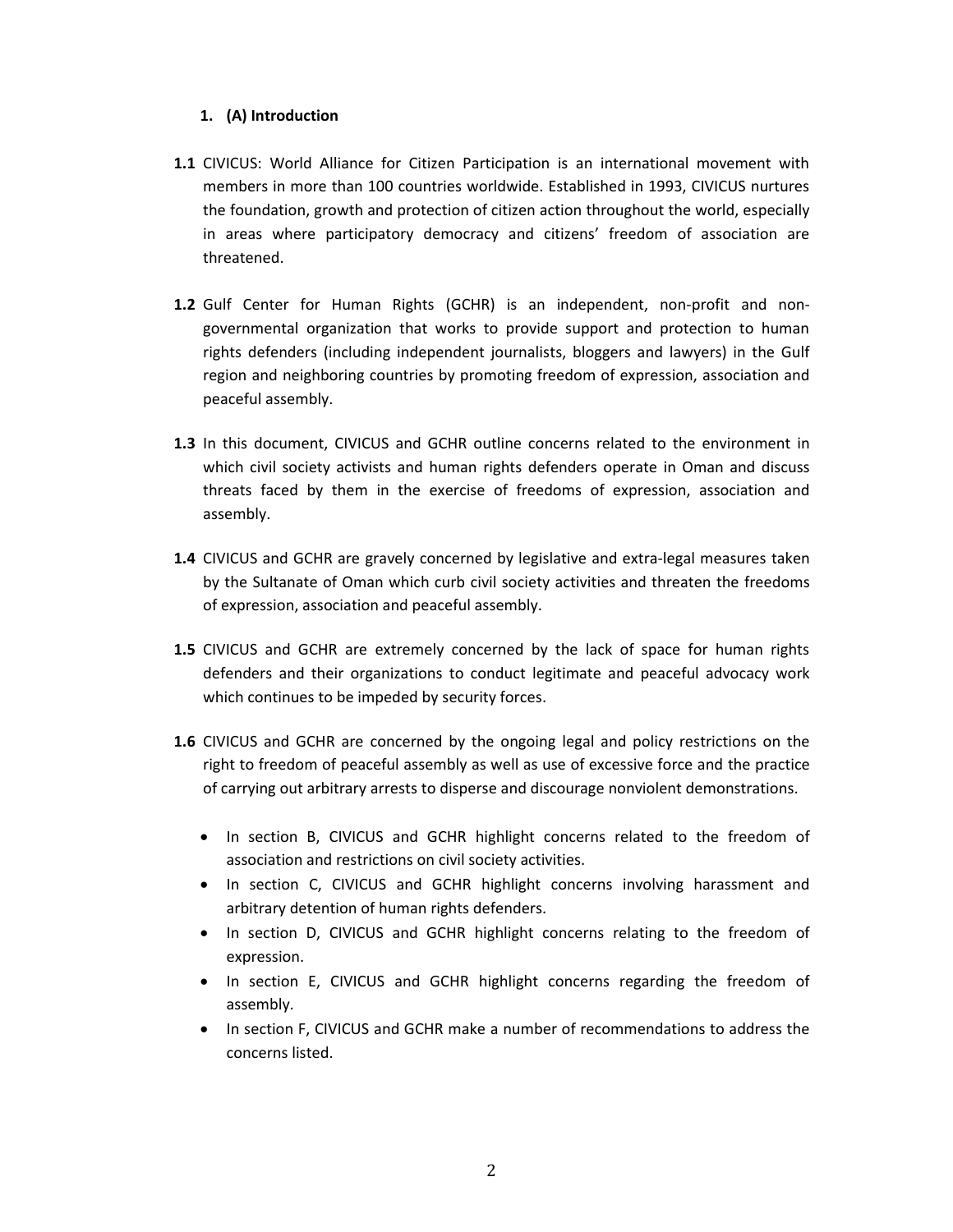#### **2. (B) Restrictions on freedom of association and impediments to civil society activities**

- **2.1** Oman is not a party to the International Covenant on Civil and Political Rights (ICCPR). Article 134 of the Penal Code of the Sultanate of Oman bans "the formation of association, parties and organizations which are against the Sultanate's statues or social and economic systems." This makes it practically impossible to establish independent civil society organizations (CSOs) in the country. Although the Sultanate of Oman pledged to amend the Law on Associations during its initial Universal Periodic Review in January 2011, Omani authorities have not carried out reforms in this regard.
- **2.2** A number of aspects of the Law on Associations are particularly problematic. These include Article 5 of the Law on Associations which prohibits Omani CSOs from engaging in political activities thereby providing a convenient tool to the authorities to prevent human rights advocacy.
- **2.3** Further, Article 6 of the Law on Associations continues to impose a series of cumbersome bureaucratic requirements for establishing CSOs. The Ministry of Social Development, which is responsible for registering associations, requires a minimum of 40 members to constitute an organization before its application can be considered. According to Article 23 of the Law, associations must provide notification to the Ministry of Social Affairs of any planned meeting at least 15 days in advance and the meetings' minutes. Such requirements are highly intrusive and impede the independence of the civil society sector. The Law also stipulates that government representatives can attend such meetings.
- **2.4** Control over CSOs is further reinforced through Article 42 of the Law on Associations which prohibits them from receiving funds from an international donor without prior approval from the Ministry of Social Affairs. Individuals who breach the law can be jailed up to six months and receive a pecuniary fine of 500 Omani Rials (approximately USD\$1,300).
- **2.5** Article 11 of the Law on Association gives the Ministry of Social Affairs the power to shut down a CSO based on overly broad and vague provisions such as a lack of "need of its services or in case there are other associations fulfilling the needs of the society with regard to the requested activity of the association". In 28 September 2014, Omani security officials shut down the Elixir Cultural Saloon in Sohar, which was composed of a group of men and women engaged in book club activities and debates on current events including the political situation in the country. Since Oman's initial cycle UPR review, the Omani authorities have also shut down the Reading, Light and Insight Saloon, Samail Cultural Saloon and Saham Cultural Saloon.
- **2.6** In May 2012, human rights activist Ismail Al-Muqbali and others officially applied to both the Ministry of Social Development and the National Human Rights Commission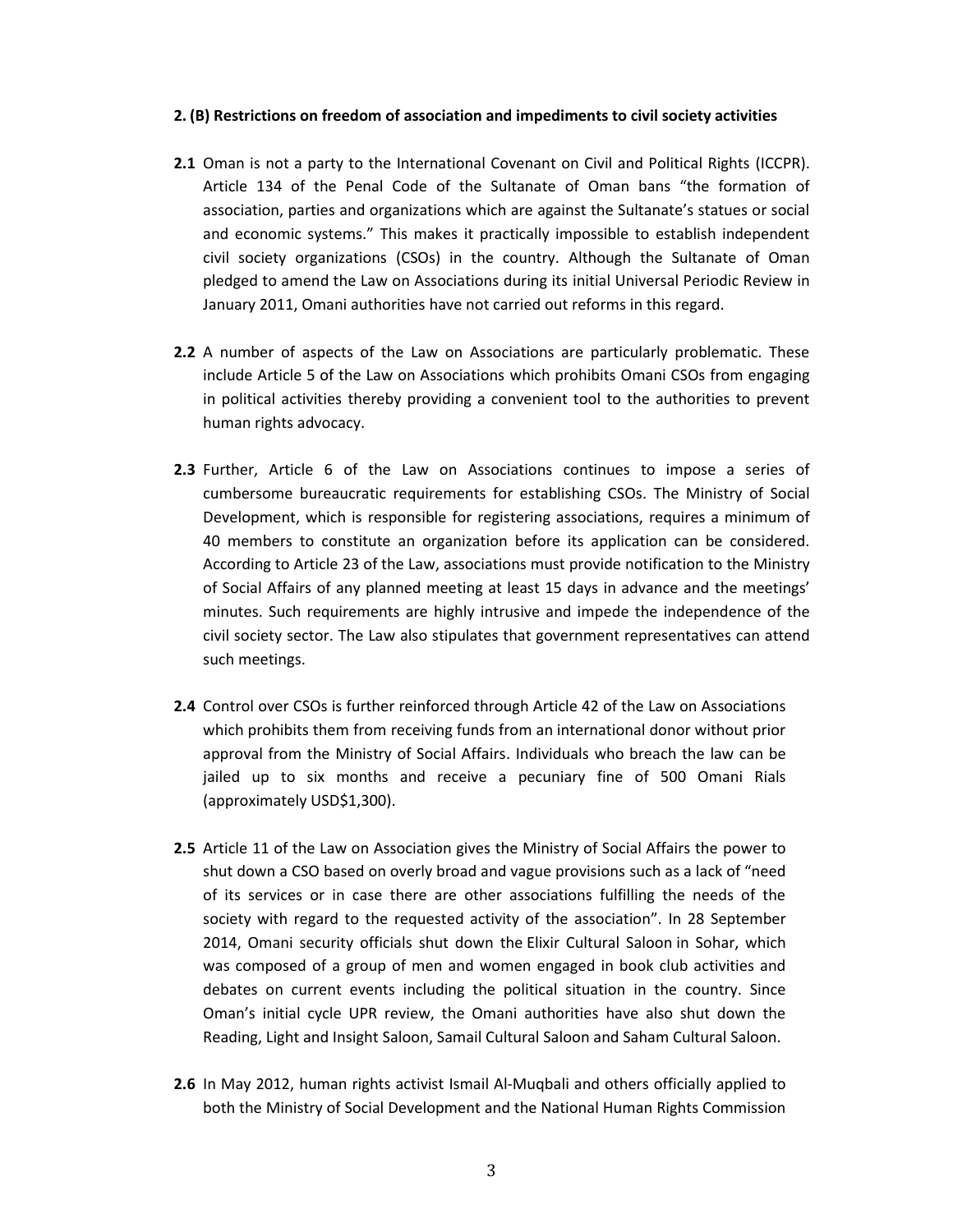to register the Omani Group for Human Rights, but received no response from either organization. Earlier in 2011, Al-Muqbali and other activists had also applied to the Ministry of Social Development to register the pro-reform group, the Reform Association, but received no official response.

**2.7** Article 20 of the newly enacted Law on Nationality, enacted on 12 August 2014 under Royal Decree No. 2014/38 states that Omani nationals may lose their citizenship if they are involved in a CSO that is regarded as working against the national interests of Oman. $1$  This is a further disincentive to participate in civil society activities in Oman especially as local courts have been denied jurisdiction to monitor the implementation of the Law on Nationality. Any dispute arising from the implementation of the law must be resolved by the Ministry of Interior in breach of well- established legal principles.

## **3. (C) Concerns involving harassment, intimidation and attacks against human rights defenders and civil society activists**

- **3.1** Article 12 of the UN Declaration on Human Rights Defenders mandates States to take the necessary measures to ensure protection to human rights defenders. Unfortunately, Omani authorities continue to intimidate and harass human rights defenders engaged in legitimate and peaceful advocacy calling for reform and holding the government to account with regards to grave human rights violations. Article 50 of the Penal Code of Oman which authorizes a judicial officer to detain a person for 15 days and extend the detention by the public persecutor's order is routinely invoked to judicially harass peaceful human rights activists. There have also been several cases where human rights defenders have been subjected to arbitrary detention and politically motivated prosecutions.
- **3.2** On 8 March 2015, the Court of First Instance in Muscat sentenced human rights defender Saed Jadad to three years in prison and heavy pecuniary fines based on alleged charges of "undermining the prestige of the state, engaging in an "illegal gathering" and "using information networks to disseminate news that would prejudice public order."<sup>2</sup>
- **3.3** On 26 August 2012, the Court of First Instance in Muscat sentenced seven human rights defenders to prison sentences based on alleged charges of insulting the Sultan and violating provisions of the Information and Technology Law. Ms. Maymona Rashid Al-Badi was handed out a suspended prison sentence of one year although her sentence

l

 $1$  Oman: Serious concerns about use of new citizenship law to target human rights defenders and activists, Gulf Center for Human Rights, 03.03.2015 http://www.gc4hr.org/news/view/928

**<sup>2</sup>** Oman: Prominent human rights defender Saed Jadad sentenced to three years in prison

<sup>,</sup> Gulf Center for Human Rights, 9.3.2015, http://www.gc4hr.org/news/view/935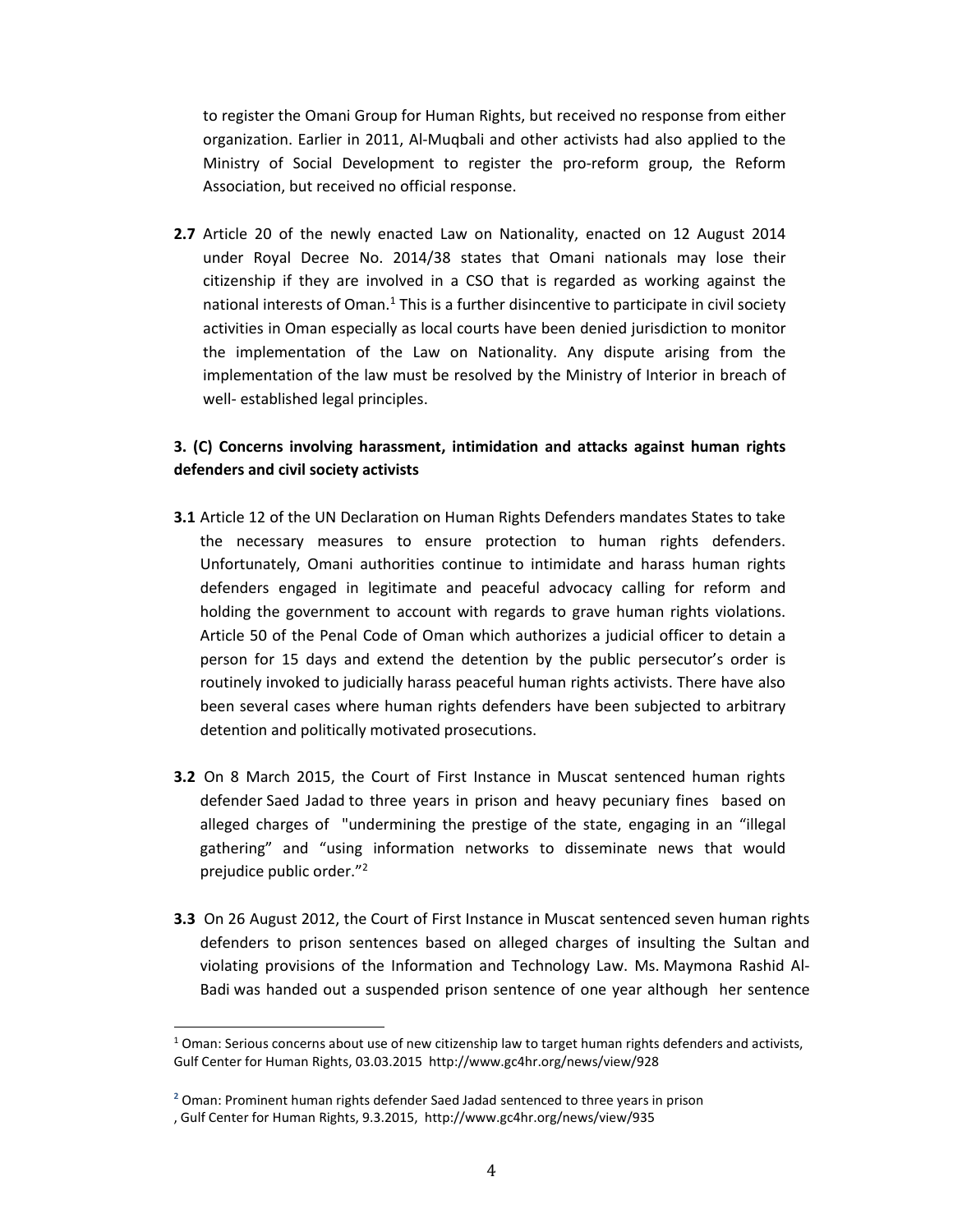was reduced to 20 days in prison and a bail of 1500 Rials (3900 USD). Mr. Mukhtar Mohamed Al-Hinaei, Mr. Khaled Saleh Al-Nawfali, Mr. Hatem Al-Maliki, Mr. Sultan Al-Sa'adi, and Mr.Isaac Al-Agbary, were released on bail of 2500 Rials (6500 US\$) while Mr. Mohammad Khalifa Al-Fazari was released on bail of 3000 Rials (7800 US\$) in what points to politically motivated judicial harassment. 3

- **3.4** In May 2012 police detained human rights activists Ismail Al-Muqbali, Habiba al-Hanai, and Yaqoub Al-Khorousi, founders of the unregistered Omani Group for Human Rights, upon their travel to the Fahud oil field to interview striking oil workers. The activists were denied access to their families and their lawyers were not provided access to their case file for several days.
- **3.5** Authorities targeted Al-Muqbali in particular and transferred him to a secret prison where he was held for 61 days in solitary confinement and later charged with insulting the Sultan, violating the Cybercrime Law, forming a political party outside Oman, incitement, and attending illegal gatherings. A 30 month prison sentence was imposed for "insulting the Sultan" under Oman's Penal Code which was later annulled due to a state pardon. Although Al-Meqbali was released, he was summoned and harassed by the police on a number of occasions due to his online critique of government policies.
- **3.6** The Gulf Center for Human Rights has documented routine and widespread use of torture in Oman's secret detention centers involving mock executions, beatings, hooding, subjection to extreme temperatures and constant noise, abuse and humiliation for perceived political opponents. In addition, several human rights defenders have been subjected to stigmatization through false rumours. <sup>4</sup> For instance, Basima Al- Rahji, presenter of the popular national radio programme "Don't Turn the Page" was kidnapped and beaten by security forces, and was continuously judicially harassed for participating in pro reform protests in 2012.
- **3.7** The routine use of Article 50 of the Criminal Procedure Code has been used in almost all cases of arrest of human rights defenders, including Mohammed Al-Fazari, Noah Al-Saadi, Sultan Al-Saadi, Ismail Al-Muqbali and Saed Jadad and remains a matter of serious concern. This provision authorizes the police to detain a person for 15 days at a time. Further detention can be carried out on the orders of a public prosecutor.

l

<sup>3</sup> Oman- Human rights defenders and activists sentenced, trials continue, 29.08.2012 Gulf Center for Human Rights, http://www.gc4hr.org/news/view/227

<sup>4</sup> Torture in Oman, 29.01.2014, Gulf Center for Human Rights http://www.gc4hr.org/report/view/20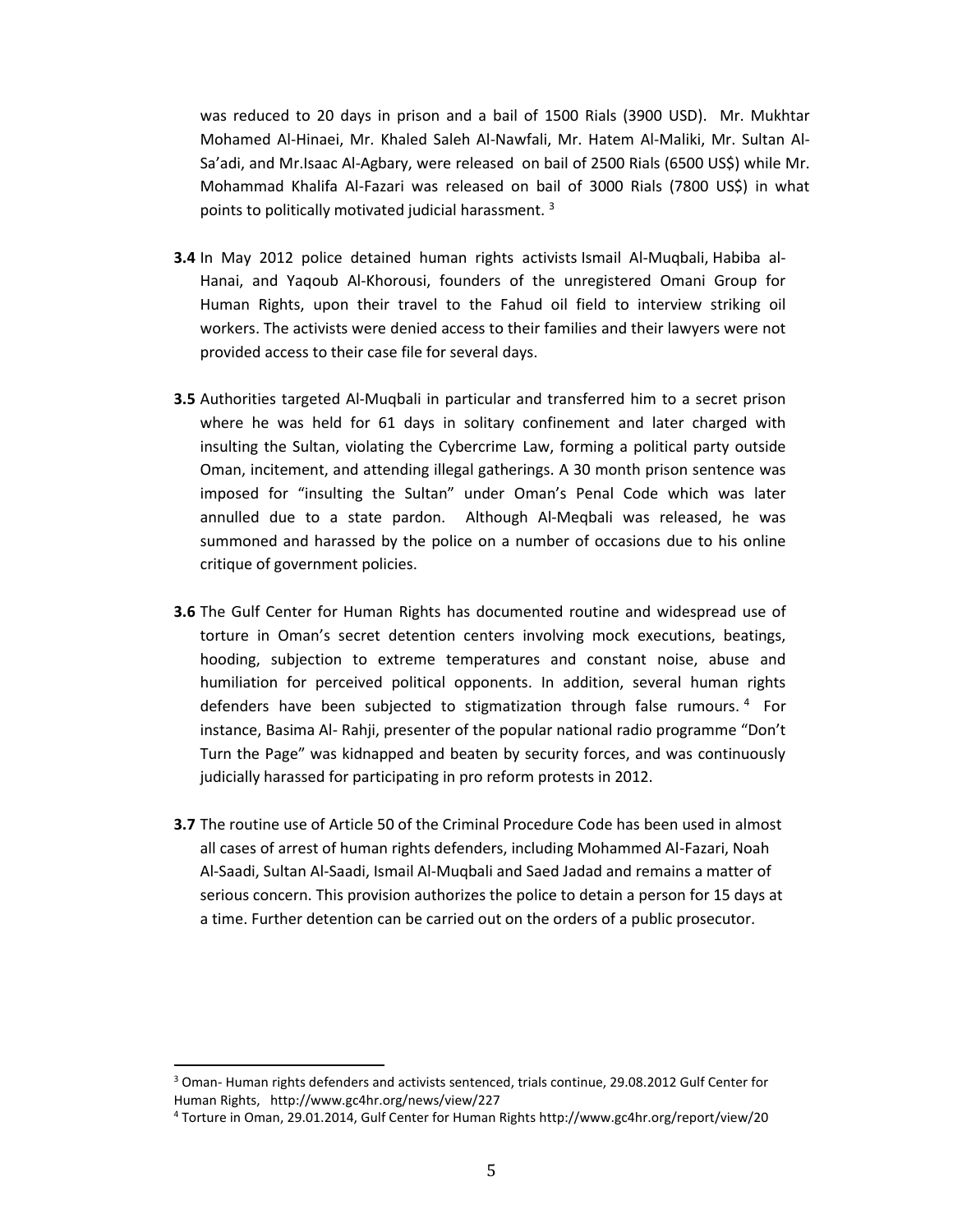#### **4 (D) Concerns regarding freedom of expression and access to information**

- **4.1** The legal framework for exercising the freedom of expression and accessing information in the public interest is highly disenabling in Oman. Civil society activists working to expand democratic freedoms or highlight human rights violations operate under extreme vulnerability.
- **4.2** Article 31 of the Oman's Basic Law guarantees freedom of expression, but restricts this right on "the conditions and circumstances defined by the law," and forbids any publication that "leads to public discord, violates the security of the state or abuses a person's dignity and his rights". The law provides arbitrary and unwarranted justifications to unwarrantedly persecute activists merely for peaceful dissent.
- **4.3** Article 126 of the Penal Code of Oman prohibits publicly insulting or defaming the "Sultan's rights or authority" and imposes a prison sentence of up to three years and a pecuniary fine of up to 500 Rials (US\$1,300). The law provides legal justification to persecute pro-reform and pro-democracy activists. Article 135 of the Penal Code of Oman imposes a series of unwarranted restrictions on freedom of expression by penalizing any statement that is considered to undermine the status of the state. Article 173 of the Penal Code of Oman outlaws "publicly or by publication, and by speech or gestures" disrespecting a public official on duty and prescribes a prison sentence of up to six months in prison. This law provides overly broad powers to Omani authorities to persecute HRDs critical of government officials.
- **4.4** Oman's Press and Publications Law, Telecommunications Act of 2002, and Cyber Crimes Law place a series of unjustifiable restrictions on freedom of expression exercised in print or online form. Article 19 of the Press and Publications Law prohibits "publishing any item that could prejudice the behaviors and general ethics and divine religions," placing overly broad restrictions on freedom of expression. Article 61 of the Telecommunications Act allows for a prison sentence of up to one year and a fine of 1,000 Rials (USD 2,600) for "any person who sends, by means of telecommunications system, a message that violates public order or public morals".
- **4.5** Saed Al-Darodi, author, online activist, cartoonist and founder of the "Dhofar Cynical Art Group", was brought to the Special Division of the Omani Police in Salalah on 10 October 2014 and was held in incommunicado detention for over three weeks in a blatant attack on his freedom of speech. Al-Darodi was denied access to his family and lawyer. Al-Darodi was released on 05 November 2014. On 18 March 2015, the Court of First Instance in Salalah Al-Darodi sentenced Al-Darodi in absentia to one year in prison on charges of disturbing public order and another six months on charges of allegedly creating discord and hatred, with a fine of 1000 Omani Rials (approx. USD 2600). Al-Darodi's arbitrary detention is a clear attempt to subvert his peaceful human rights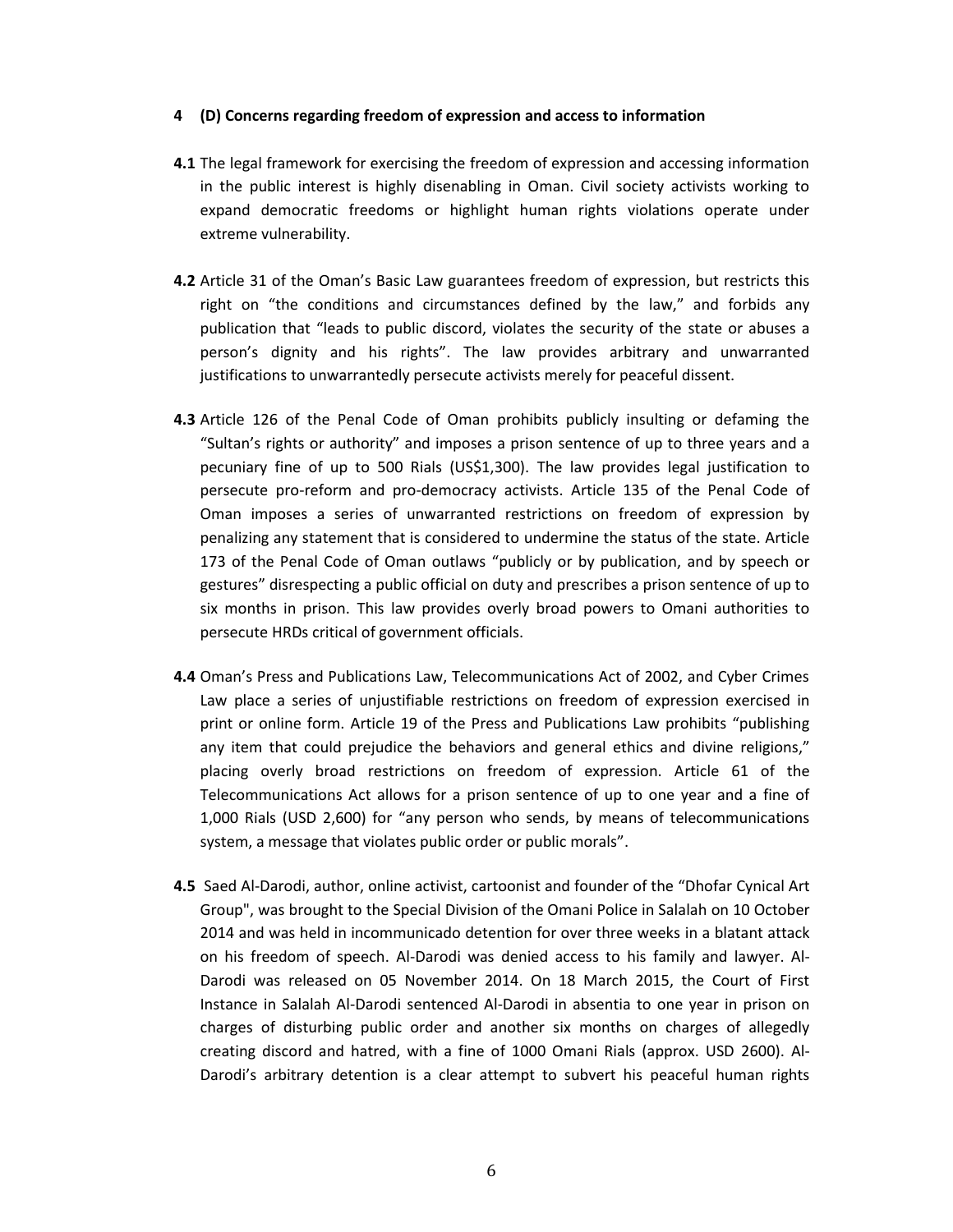advocacy.5

- **4.6** Mohammed Al-Fazari, prominent online activist and editor-in-chief of the "Mowatin" ("Citizen") Magazine, was stopped at Muscat International airport on 22 December 2014 and was told he must immediately appear before the Special Division of the Omani Police in Muscat for an investigation, where he was arrested. After being held in incommunicado detention, Al-Fazari was released the same day. Al-Fazari was previously harassed by the security forces in Oman on 30 August 2014, where he was detained incommunicado at the Special Division of the Oman Police in Muscat until 4 September 2014. He was released without charge although his passport continues to be withheld at the time of the writing of this submission. 6
- **4.7** On 13 July 2014, Noah Saadi, human rights advocate known for his online activism on his Facebook page "Almohib Al-Saadi," was arrested and detained in solitary confinement for 21 days until 7 August 2014 and released without charge. This was the fourth arrest of Al-Saadi by Omani Internal Security since 2011 for his active involvement in the demonstrations of 2011 and other online activism. <sup>7</sup>
- **4.8** In June 2012, activist and blogger, Khalfan Al-Bidwawi was arrested for insulting the Sultan he was detained for 97 days including 56 days in solitary confinement. On 7 November 2013 he was arrested again after refusing to report to the police station regarding his summons for comments online critical of the government. Al-Badwawi was held in incommunicado for approximately one week, during which Omani authorities did not provide any information on where he was detained to his family.<sup>8</sup>
- **4.9** Further, CIVICUS' contacts in Oman report that Skype, and other sources of online communication have been blocked in Oman since early 2014. On 22 May 2014, a Muscat Court issued an order putting a ban on publishing information on corruption charges of former or current government officials. On 28 May 2014, the Administrative Court in Muscat ordered the confiscation of all available copies of a book entitled "Salt" by Badriya Al Ismaili for allegedly offending the customs of the Omani society.

### **5 (E) Concerns regarding freedom of assembly**

l

**5.1** Freedom of assembly remains seriously imperiled in Oman through both restrictive legislation and its arbitrary application. Article 37 of the Penal Code of Oman criminalizes

<sup>5</sup> Oman: Writer and online activist Saed Al-Darodi held incommunicado, 20.10.2014, Gulf Center for Human Rights, http://www.gc4hr.org/news/view/786

 $6$  Oman: Blogger Mohammed Al-Fazari arrested, 23.12.2014, Gulf Center for Human Rights, http://www.gc4hr.org/news/view/856

 $7$  Oman: Human rights defender Noah Al-Saadi held incommunicado for over a week

 <sup>23.07.2014,</sup> Gulf Center for Human Rights, http://www.gc4hr.org/news/view/704

<sup>8</sup> Oman- Arbitrary arrest and detention of human rights defender Khalfan Al-Badwawi, 11.08.2013, the Gulf Center for Human Rights, http://www.gc4hr.org/news/view/524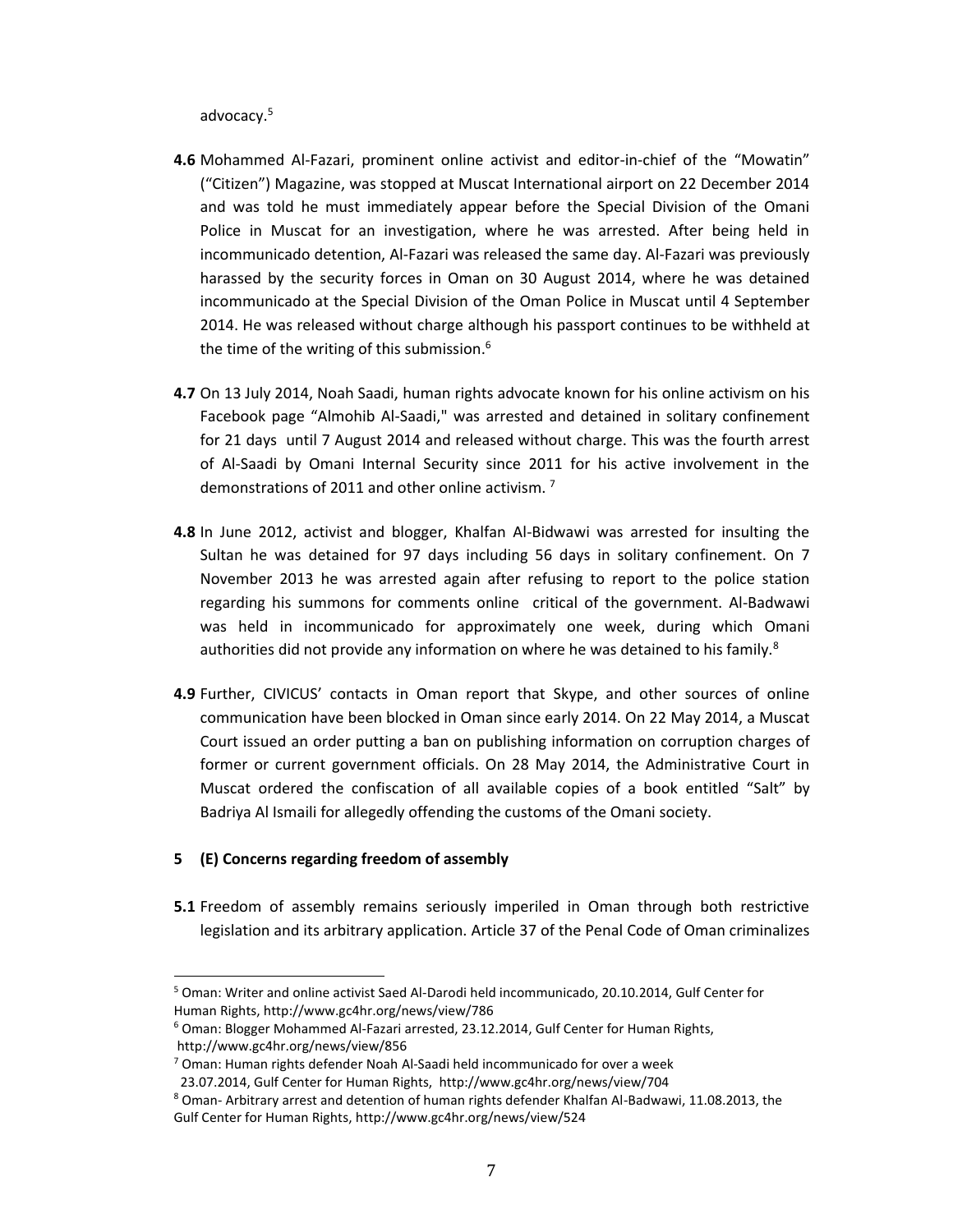public protests of dissent as it prescribes up to three years in prison and a fine of 200 Rials [US\$520] for participating "in a private gathering including at least 9 individuals with a view to commit a riot or a breach of public order".

- **5.2** In contradiction of international human rights law which prescribes simple prior notification to government offices for public protests, Article 137 of the Penal Code of Oman necessitates a government approval for all public gatherings.
- **5.3** Dr. Talib Al-Maamari, former member of the Oman's Shura Council, was sentenced to four years in prison and a fine of 600 Omani Rials (approximately USD\$1,500) by an appeals court in Muscat based on Article 135 and 137 of Oman's Penal Code for "illegal gathering" over protests against environmental degradation. <sup>9</sup> Dr Al-Maamari's apparent crime was to highlight through public protest on 22 August 2013 health risks arising from the pollution of Liwa port's industrial zone. He was subsequently arrested on 24 August 2013. The UN Special Rapporteur on the rights to freedom of peaceful assembly and association was not permitted to meet with the Al-Maamari during his official visit from 8-13 September 2014.
- **5.4** Hundreds of peaceful protestors were also harassed and detained in response to the wave of social-reform protests in 2011 and 2012. Omani police responded to the largely peaceful protests with excessive and brutal police force, in blatant disregard of international norms governing freedom of assembly. Many of the detained protestors reported torture in detention facilities as well as extended periods of solitary confinement.

### **6 (F) Recommendations to the Government of the Sultanate of Oman**

CIVICUS and GCHR call on the Sultanate of Oman to immediately ratify the International Covenant on Civil and Political Rights as a first step towards creating an enabling environment for civil society. The Sultanate of Oman should ensure that the treatment of human rights defenders in the country is in accordance with the UN Declaration on Human Rights Defenders. At a minimum, the following conditions should be ensured: freedom of association, freedom of expression, the right to operate free from unwarranted state interference, the right to seek and secure funding and the state's duty to protect. In light of this, the following specific recommendations are made.

### **6.1 Regarding restrictions on freedom of association:**

l

• National legislation should be amended to enable the establishment of civil society organizations through transparent, accessible, non-discriminatory, expeditious and inexpensive means set forth in Human Rights Council resolution

**<sup>9</sup>** Oman parliament member sentenced to four years, 16.12.2013, Gulf News,

http://gulfnews.com/news/gulf/oman/oman-parliament-member-sentenced-to-four-years-1.1267768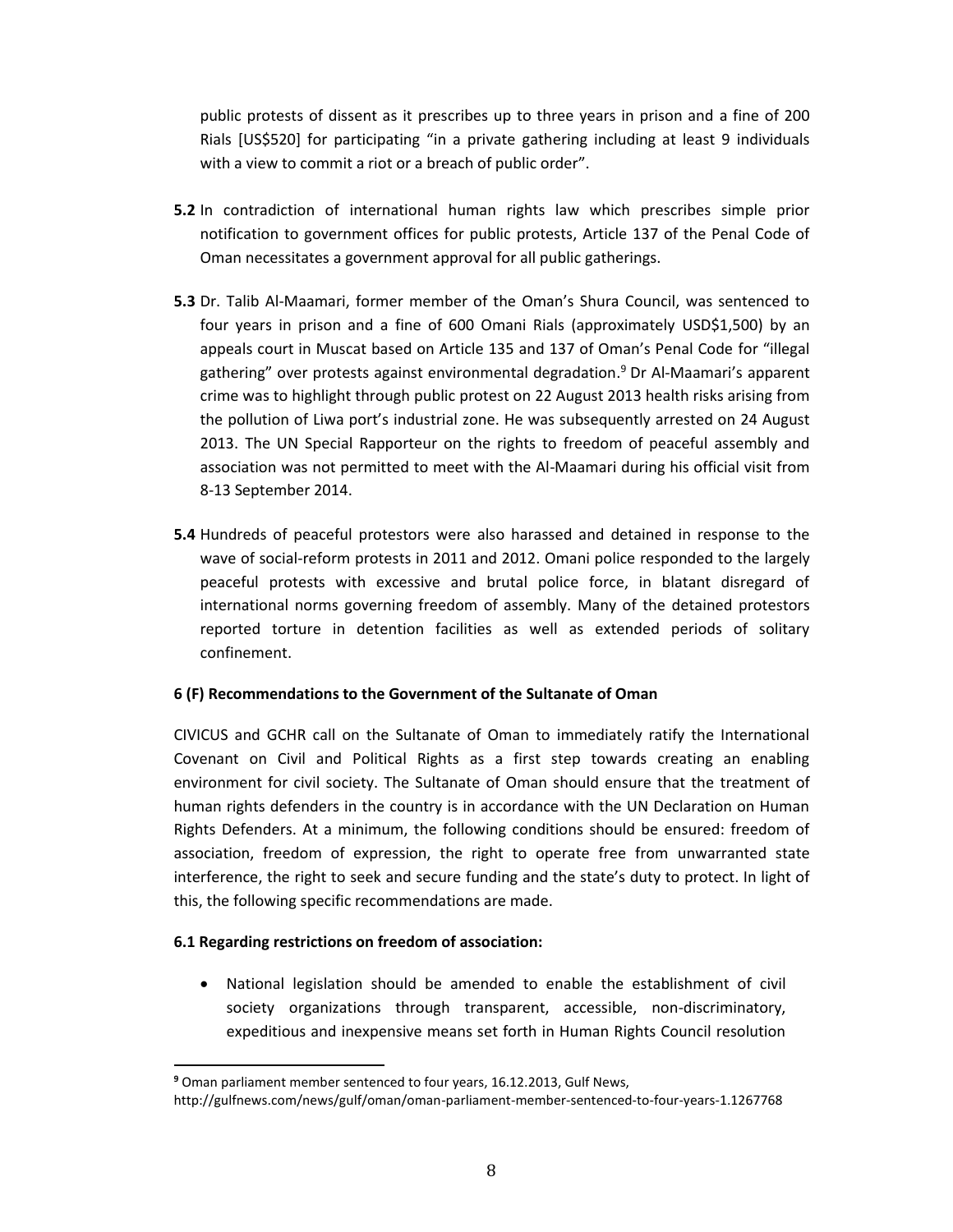22/6.

- Article 134 of the Penal Code of the Sultanate of Oman should be amended or repealed to allow for the establishment of independent civil society organizations.
- Article 20 of the Law on Associations which places cumbersome bureaucratic requirements for the establishment of civil society organisations should be amended or repealed.
- Article 42 of the Law of Associations should be amended or repealed to remove unwarranted barriers for receipt of international funding for civil society organizations.
- The National Human Rights Commission of Oman should urgently address its credibility deficit through ensuring impartial and transparent mechanisms to receive and address complaints on infringements on the right to freedom of association.
- The Ministry of Social Development and the National Human Rights Commission should support registration applications of civil society organizations and enable them to be registered in accordance with natural justice and due process principles.

### **6.2 Regarding the arbitrary detention and harassment of civil society activists:**

- Omani authorities should adopt a holistic state policy to provide a conducive environment for human rights defenders and to ensure their security as outlined in recommendations set forth by the UPR mechanism, Special Procedures and the Treaty Bodies.
- All human rights defenders and civil society activists detained for exercising their freedom of assembly, association, or expression should be unconditionally and immediately released. Their cases should be reviewed to prevent further harassment.
- All detainees should be informed immediately about the reasons for their detention and their access to a lawyer of their choice and to their families must be ensured.
- The absolute prohibition of torture and ill-treatment must be ensured both in law and in practice and the treatment of all detainees and prisoners should be brought in line with Standard Minimum Rules for the Treatment of Prisoners and other relevant international and national law standards

## **6.3 Regarding restrictions on freedom of expression and access to information, and intimidation, harassment and attacks on journalists:**

- National legislation should be revised to ensure freedom of expression and access to information is guaranteed in accordance with the ICCPR.
- x Unfettered access to online information resources as well as online communication tools such as Skype should be allowed by removing restrictions on access.